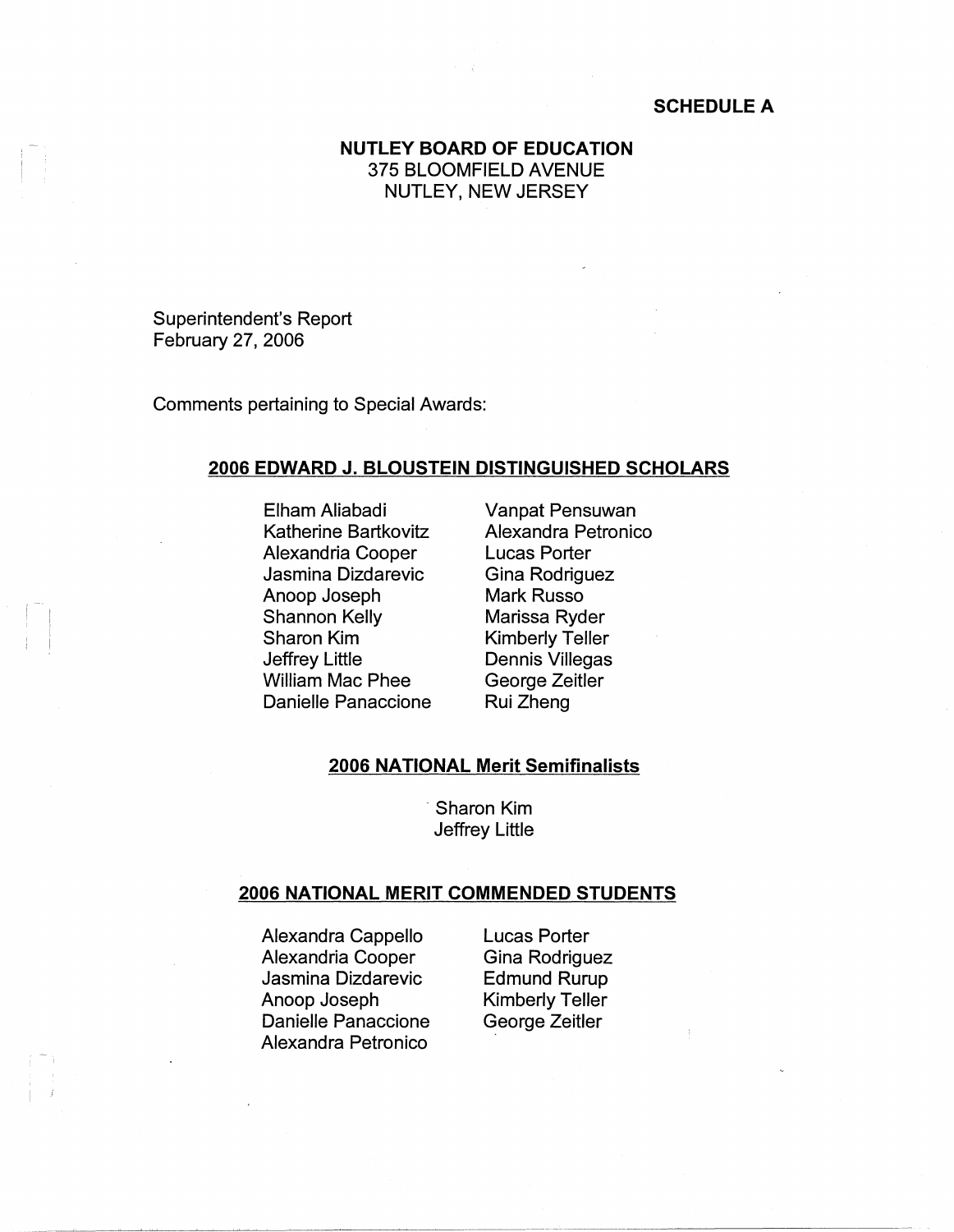Superintendent's Report February 27, 2006

### **Comments pertaining to Special Awards (contd.)**

### **2006 AP SCHOLARS**

Jasmina Dizdarevic Shannon Kelly Jeffrey Little

Lucas Porter Mark Russo

### **NATIONAL HISPANIC RECOGNITION**

Gina Rodriguez Dennis Villegas

## **Comments pertaining to Fall Sports Special Awards:**

#### **GIRLS SOCCER**

Michele Wlosek

Kelly Rauco

Stephanie Rizzi

Gabrielle Isabella

#### **BOYS SOCCER**

I I

Bryan Manfria

Steven Nelson

 $-1$ <sup>st</sup> Team 2005 All NNJIL All County

 $-1$ <sup>st</sup> Team 2005 All NNJIL All County

 $-1<sup>st</sup>$  Team 2005 All NNJIL All County

-1<sup>st</sup> Team 2005 All NNJIL All County

-1<sup>st</sup> Team 2005 All NNJIL

 $-1$ <sup>st</sup> Team 2005 All NNJIL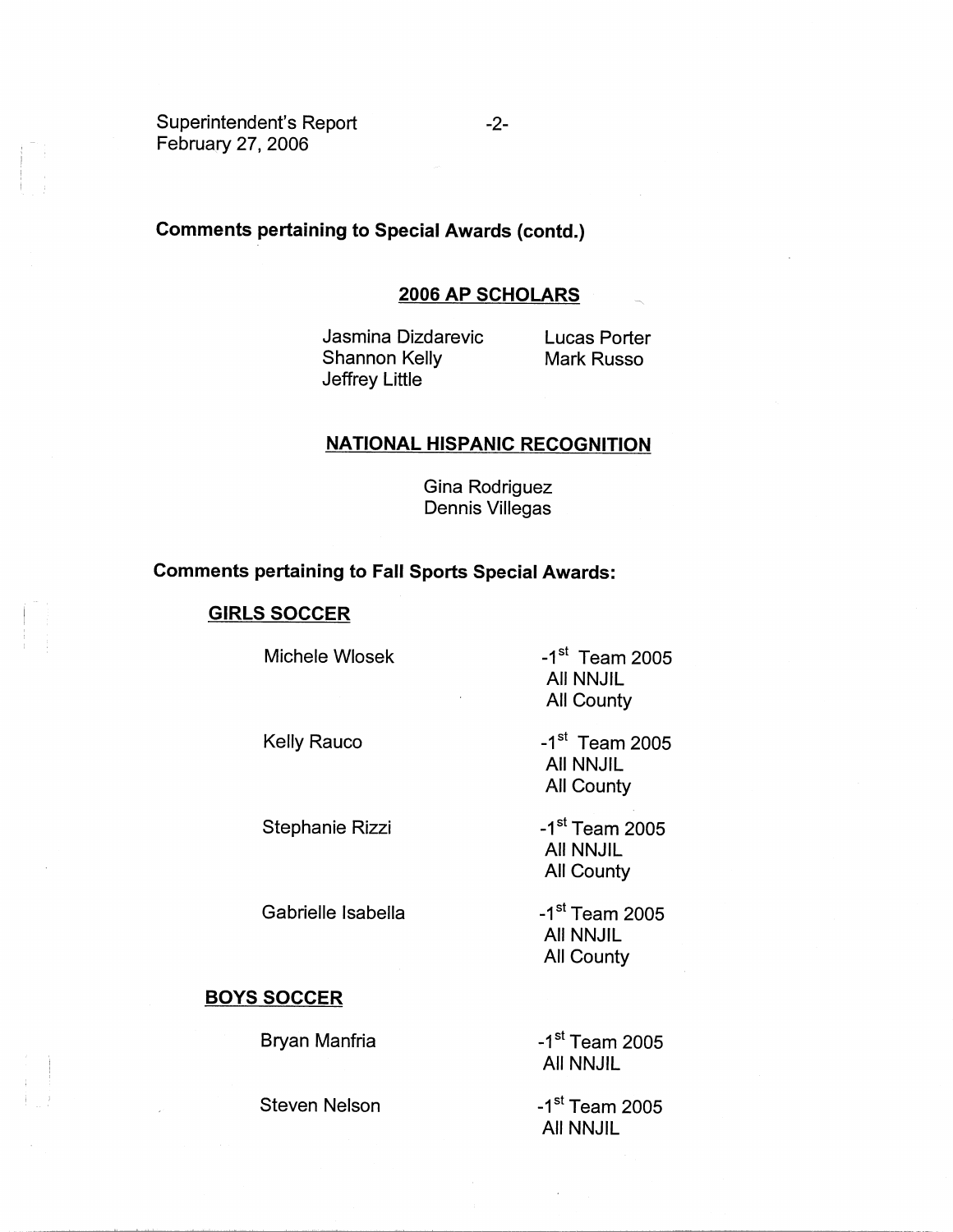Superintendent's Report February 27, 2006

# **FOOTBALL**

Edward Camacho

Frank Cesaro

Christopher DeMatteo

 $\hat{\mathcal{A}}$ 

Anthony Maurillo

Daniel Michalek

Louie Ritacco

Vincent Alexis-Laona

All NNJIL

 $-1$ <sup>st</sup> Team 2005

 $-1$ <sup>st</sup> Team 2005 All NNJIL All County

 $-1$ <sup>st</sup> Team 2005 All NNJIL All County

 $-1$ <sup>st</sup> Team 2005 All NNJIL

 $-1$ <sup>st</sup> Team 2005 All NNJIL

 $-1$ <sup>st</sup> Team 2005 All NNJIL

 $-1$ <sup>st</sup> Team 2005 All NNJIL

**CROSS COUNTRY** 

Bryan DeBarbieri

### **GYMNASTICS**

I I

Danielle Guider

 $-1$ <sup>st</sup> Team 2005 All State

 $-1$ <sup>st</sup> Team 2005 All NNJIL